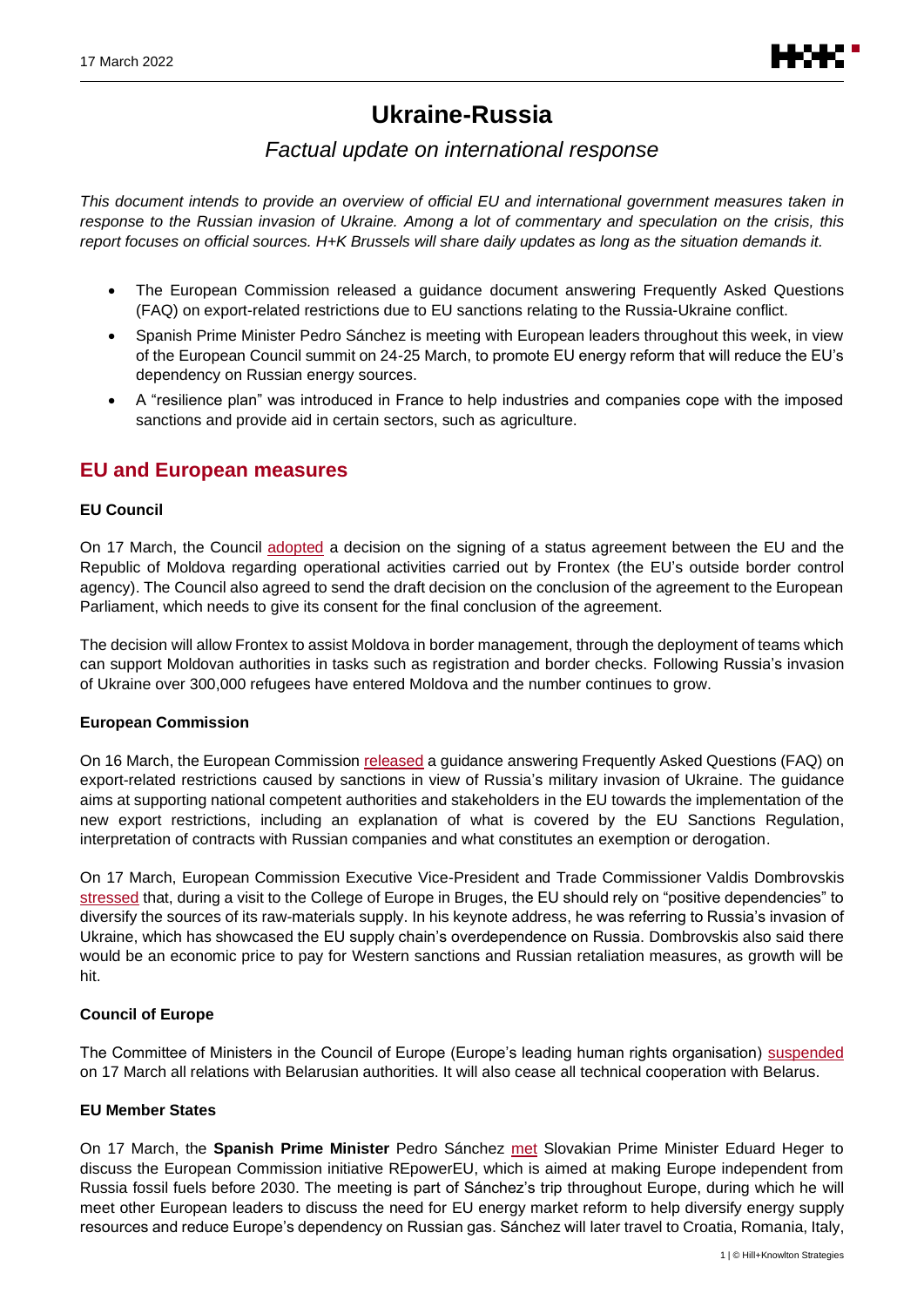

Greece, Portugal, Germany and Ireland in preparation of the European Council scheduled for 24 and 25 March. The Spanish Agency for International Development (AECID) is going to [send](https://www.lamoncloa.gob.es/presidente/actividades/Paginas/2022/160322-sanchez-croata.aspx) a new humanitarian aid package of 23 million euros to Ukraine.

On 17 March, Ukrainian President Volodymyr Zelensky [told](https://www.youtube.com/watch?v=XyNN6dQRS1g) German MPs that a new type of Berlin Wall is being built due to the military conflict in Ukraine which will divide Europe between freedom and oppression. He thanked **Germany** for its support during Russia's invasion but was critical of German energy policy and business interests for what he said was contributing to that wall of division. "Dear Mr Scholz, tear down this wall," he demanded of the German chancellor.

**Lithuania** [will look](https://youtu.be/-VjVXkmt1hk) for "complex solutions" to solve increasing fuel costs according to Prime Minister Ingrida Šimonytė on 16 March. She ruled out setting a price cap as she feared that the price of fuel might exceed the cap and leave the Lithuanian government to cover the difference. She noted that Lithuania already has one of lowest rates of excise duty on fuel in the EU and will be "giving complex solutions rather than offering scattered solutions individually for gasoline, gas". She also referred to the volatility in oil prices as they dropped 20%, adding that "introducing a good solution today seems like catching falling knives" and that it would be very important to see "further dynamics" before her mooted "complex solution" could be delivered.

The [annual St. Patrick's Day](https://www.youtube.com/watch?v=OBNYvnVX_Fs) trip of Prime Minister Micheál Martin to meet US president Jospeh Biden – where they were planned to discuss the Ukraine conflict – was rescheduled to take place virtually due to Martin testing positive for COVID-19. During the virtual meeting that took place 17 March, President Biden praised Ireland's response to the Ukrainian crisis, notably in the taking in of 7000 Ukrainian refugees. Martin expressed Ireland's commitment to the "humanitarian front" as well as to the "broadest and widest sanctions possible" to help end the conflict.

On 15 March, The Deputy Prime Minister of **Poland**, Jaroslaw Kaczynski, [called for](https://www.youtube.com/watch?v=L2KIHaPi5hA) a NATO peacekeeping mission to be sent to Ukraine.

On 16 March**, Denmark's** Defence Minister Morten Bødskov supported humanitarian efforts relating to Ukraine with [a new Danish law](https://ec.europa.eu/migrant-integration/news/new-danish-law-ukrainians-mirrors-eu-temporary-protection-directive_en) mirroring the EU Temporary Protection Directive, granting residence in Denmark to certain groups of Ukrainian refugees.

A **French** ["resilience plan"](https://www.gouvernement.fr/partage/12743-discours-du-premier-ministre-jean-castex-plan-de-resilience-economique-et-sociale) to cope with the sanctions issued against Russia was announced by Prime Minister Jean Castex on 16 March. Among the cross-cutting measures proposed to all sectors, and in addition to the nearly €20 billion of aid deployed last September, the government announced it would reimburse 15 cents per litre of petrol as of 1 April. To avoid bankruptcies and preserve employment, new aid will also be created for companies whose energy costs amount to 3% of their turnover. The state is committed to covering half of the additional costs associated with this increase. Fishermen who cannot afford fuel for their boats will also be given 35 cents per litre. The government will further provide €400 million for farmers, and in particular livestock farmers who are suffering from increasing animal feed costs. Castex also pledged that France will no longer import Russian gas and oil by 2027. The development of renewable energies, technological, industrial and food sectors will be priorities and coordinated with other EU countries, Castex added.

# **International measures**

#### **United States**

On 16 March President Biden announced [\\$800 million](https://www.whitehouse.gov/briefing-room/speeches-remarks/2022/03/16/remarks-by-president-biden-on-the-assistance-the-united-states-is-providing-to-ukraine/) in security assistance for Ukraine. The aid package includes 800 Stinger anti-aircraft systems, 100 drones, over 20 million rounds of small arms ammunition and grenade launcher and mortar rounds, 25,000 sets of body armour, 25,000 helmets, 100 grenade launchers, 5,000 rifles, 1,000 pistols, 400 machine guns, 400 shotguns, as well as 2,000 Javelin, 1,000 light anti-armour weapons, and 6,000 AT-4 anti-armour systems. Biden said the US will continue to provide Ukraine with defensive military equipment to defend itself through the difficult days ahead on top of the humanitarian assistance.

Biden further [labelled](https://www.youtube.com/watch?v=ntiTVbF_vXs) Putin as a "war criminal" following a press conference he held at the White House on 16 March. Press secretary Psaki later [clarified](https://www.whitehouse.gov/briefing-room/press-briefings/2022/03/16/press-briefing-by-press-secretary-jen-psaki-march-16-2022/) that the President Biden was speaking from his heart based on what he has seen on television about the war in Ukraine.

On 16 March the representatives of US Treasury Department and their counterparts from Australia, Canada, Germany, France, Italy, Japan, the United Kingdom, and the European Commission jointl[y launched](https://home.treasury.gov/news/press-releases/jy0659) the Russian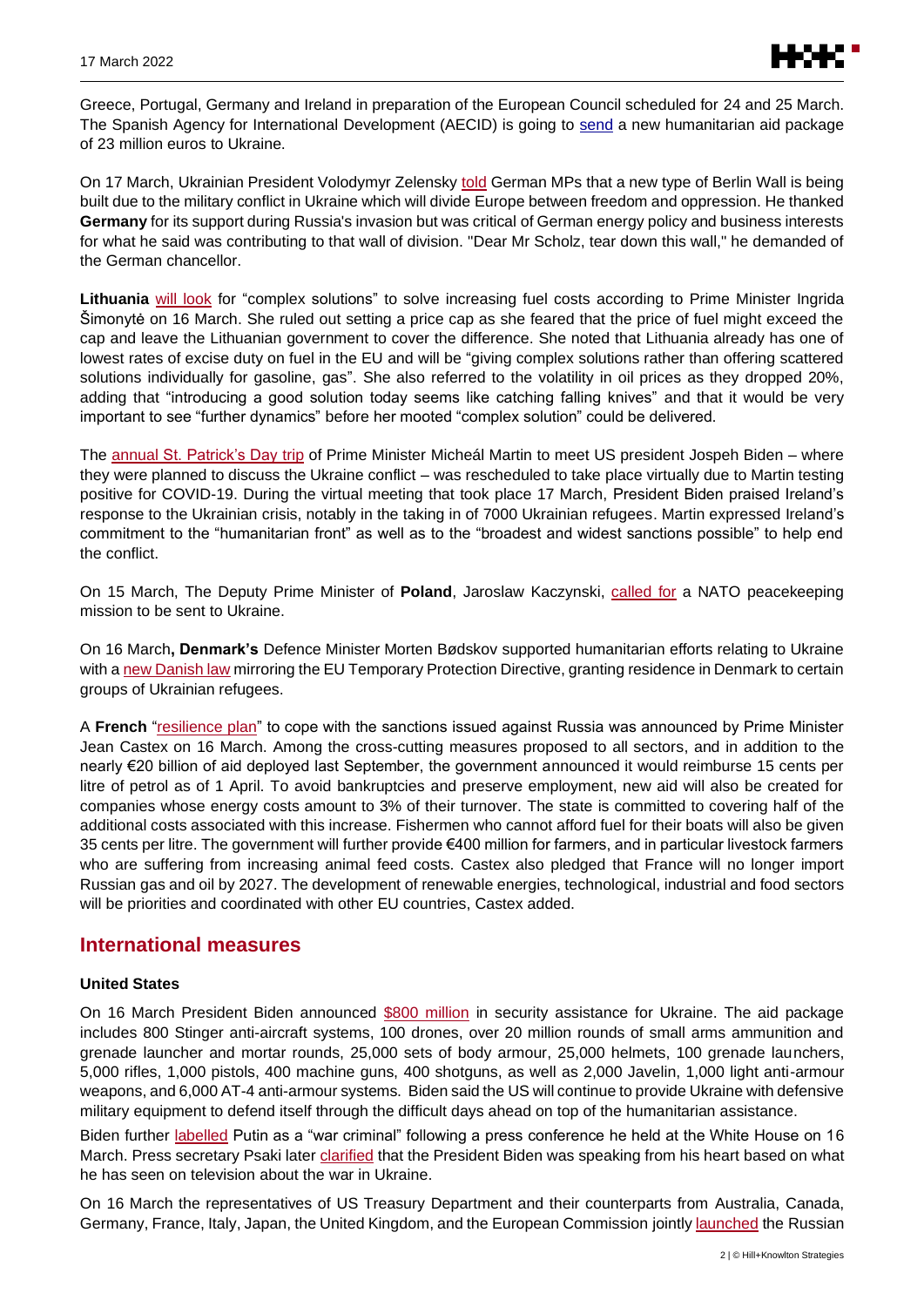

Elites, Proxies, and Oligarchs (REPO) multilateral task force. The task force consists of Finance Ministry and Justice or Home Ministry of each member country and will identify sanction evasion and related criminal conduct.

The Democratic caucus of the US Congress [reaffirmed](https://www.c-span.org/video/?518739-1/house-democratic-leadership-news-conference) its support for Ukraine, including aid and military assistance. The public display of support follows Democrat Majority Leader Chuck Schumer's pledge to pass bipartisan legislation suspending trade relations with Russia.

### **Australia**

On 16 March Australian Prime Minister Scott Morrison [said](https://www.pm.gov.au/media/address-chamber-commerce-and-industry-wa) the world economy and stability is going through uncertain times because of Russia's illegal, unjustified and unprovoked invasion of Ukraine. He further noted that Australia stands with Ukraine because its invasion is an unconscionable assault on freedom and national sovereignty and a rules-based order that favours freedom.

Morrison added that in the coming days Australia will [announce](https://www.pm.gov.au/media/press-conference-victoria-park-wa) further sanctions to ensure that Russia pay a heavy price for the illegal war in Ukraine.

#### **Japan**

During a 17 March [press conference](https://japan.kantei.go.jp/tyoukanpress/202203/17_p.html) Japanese Chief Cabinet Secretary Hirokazu Matsuno welcomed the new US security aid package to Ukraine and said Russia's indiscriminate attacks on facilities that house civilians – such as hospitals, schools and theatres – are unacceptable. He called on Russia to "immediately stop these atrocities."

#### **China**

At a 17 March [press conference](https://www.fmprc.gov.cn/mfa_eng/xwfw_665399/s2510_665401/202203/t20220317_10652759.html) Chinese foreign ministry spokesperson Zhao Lijian said that Japan is using the situation in Ukraine as a pretext to build up stronger military forces and capability that stirs security concerns among its Asian neighbours. He further said that China has an independent view of the Russia sanctions, but it has been promoting dialogue for peace and making efforts for peacefully resolving the Ukraine crisis.

# **Russian retaliation measures**

On 17 March, Russia said it has completed a closely watched bond payment and ordered the interest payments it owes to be sent to investors, attempting to avoid its first default on foreign debt obligations in more than a century. Russia had previously touted the idea of defaulting on its government debt in response to the imposition of Western sanctions, but [issued](https://tass.com/economy/1423771) a European coupon payment on the Russian Federation's external bond loans – in the total amount of \$117 million – to a foreign correspondent bank, claiming no problems with state debt servicing.

Russia has also rejected an International Court of Justice ruling that they must cease all military operations in Ukraine, according to a [statement](https://tass.ru/politika/14101445?utm_source=euractiv.com&utm_medium=referral&utm_campaign=euractiv.com&utm_referrer=euractiv.com) from state-controlled news agency TASS. When asked by journalists about the decision of the UN court on the suit of Ukraine, press secretary of the head of state Dmytro Peskov replied: "No, we cannot take this decision into account. The International Court of Justice has such a thing as 'consent of the parties'. There can be no agreement here."

# **Upcoming meetings**

**17 March** – European Parliament (agenda can be found [here\)](https://www.europarl.europa.eu/meetdocs/2014_2019/plmrep/COMMITTEES/AGRI/OJ/2022/03-16/1251507EN.pdf)

- Parliamentary Committee on Agriculture and Rural Development will have an exchange of views with Commissioner Wojciechowski about the current situation on the EU agricultural markets following Russia's invasion of Ukraine.
	- o Kick-off (9:00 local time, Brussels)
	- o End of meeting (12:00 local time, Brussels)
	- o This meeting will be livestreamed [here](https://multimedia.europarl.europa.eu/en/webstreaming?d=20220317&lv=COMMITTEES)

#### **17 March** – European Parliament (agenda can be found [here\)](https://emeeting.europarl.europa.eu/emeeting/committee/en/agenda/202203/EMPL?meeting=CJ21-2022-0317_1&session=03-17-09-00)

- Parliamentary Committee on Employment and Social Affairs will have an exchange of views with Nicolas Schmit (Commissioner for Jobs and Social Rights) on the impact of the ongoing war in Ukraine on the labour market in the EU and possible actions to be taken.
	- o Kick-off (9:15 local time, Brussels)
	- o End of meeting (10:15 local time, Brussels)